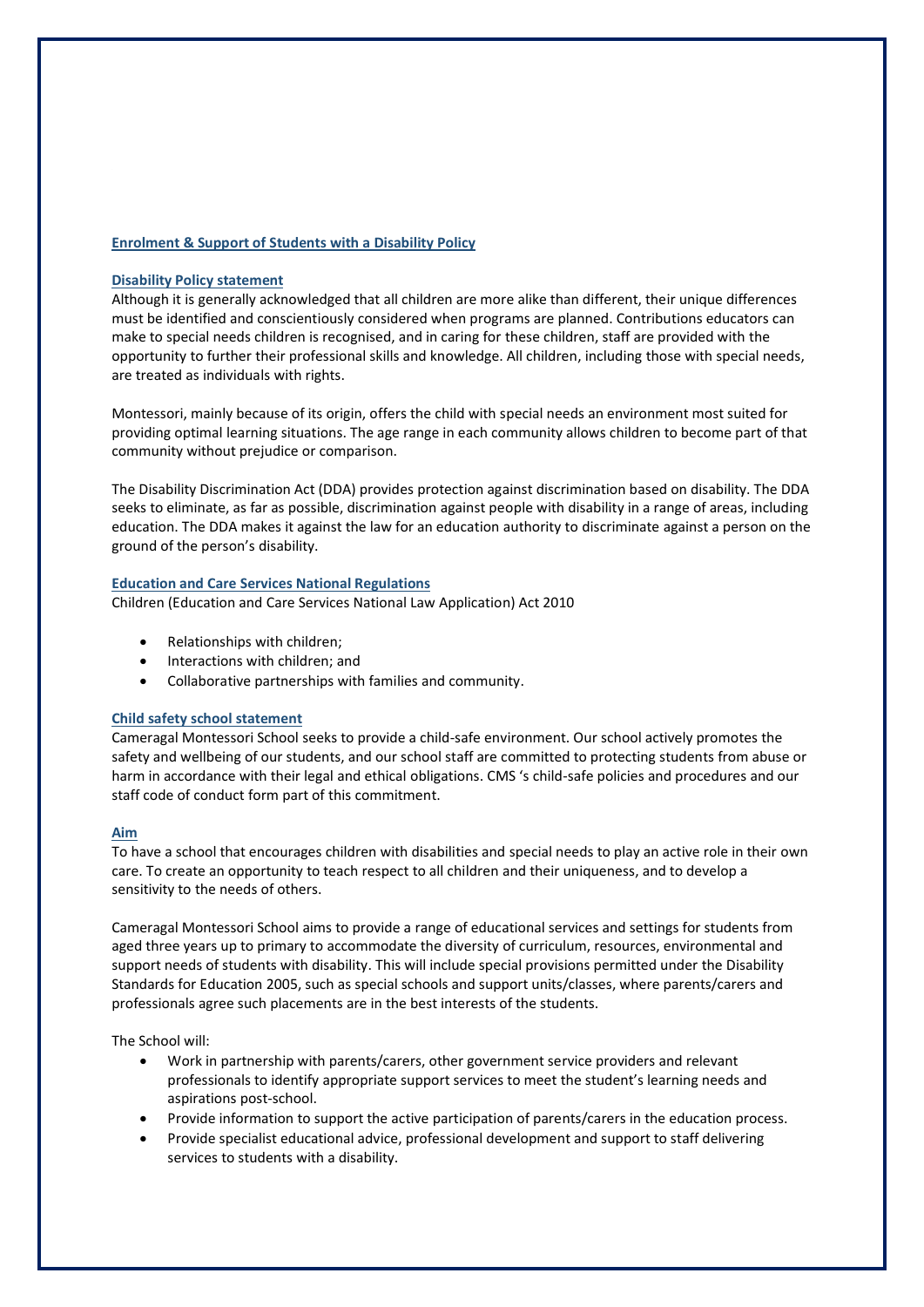## **Definitions**

Disability: A disability results in a loss of reduction in ability to function on day to day basis caused by one or a combination of impairments including intellectual disability, physical disability, vision impairment, hearing impairment, language disorder, mental health condition and autism.

Inclusivity: In education, this means including every student in the educational programs offered by the school. It involves personalising the learning program for each student by valuing their uniqueness, their interests, experiences, abilities, prior learning, insights, needs, cultural and ethnic backgrounds, and learning styles.

Reasonable adjustment: A measure or action (or a group of measures of actions) taken by an education provider that has the effect of assisting a student with a disability:

- In relation to an admission or enrolment.
- In relation to a course or programs.
- In relation to facilities or services.
- On the same basis as a student without a disability.
- Or a service that the student requires because of his or her disability.

Individual Plan (IP): The IP identifies the student's individual needs, pathways, goals and priorities for learning. An IP is designed by teachers in collaboration with parents/carers, relevant professionals and the student where appropriate, to inform the planning, delivery and evaluation of the student's personalised learning program. IPs are regularly monitored and evaluated.

Behaviour Support Plan (BSP): For a small number of students, additional, individualised function-based assessment and targeted intervention may be required if the exhibit serious or sustained behavioural issues. For these students, a Behaviour Support Plan is developed. A Behaviour Support Plan is necessary when problematic and challenging behaviours are persistent and occur in a range of contexts across the school day or when a student's behaviour impedes their learning or that of others. A Behaviour Support Plan is also necessary when a student's behaviour presents a risk to the safety, learning and wellbeing of themselves and others.

#### **Staff and parent education**

- Opportunities are available for staff to attend inservice courses and workshops.
- Child specialists, therapists and psychologists will be invited from time to time to talk on their speciality to parents and staff.
- Information is regularly acquired and provided for the:
	- o For the staff on the Cameragal Staff Portal SharePoint,
	- o Pamphlets and leaflets in the school office for parents,
	- o To ensure up to date information is available.
- Parents or others with disabilities are encouraged and invited to talk to the children, parents or staff.

## **Implementation**

The environment is open to each child according to his/her needs and abilities.

The environment provides adequate access for children with disabilities by having:

- A ramp for easy access for wheelchairs,
- A play area is accessible, and
- Single storey buildings.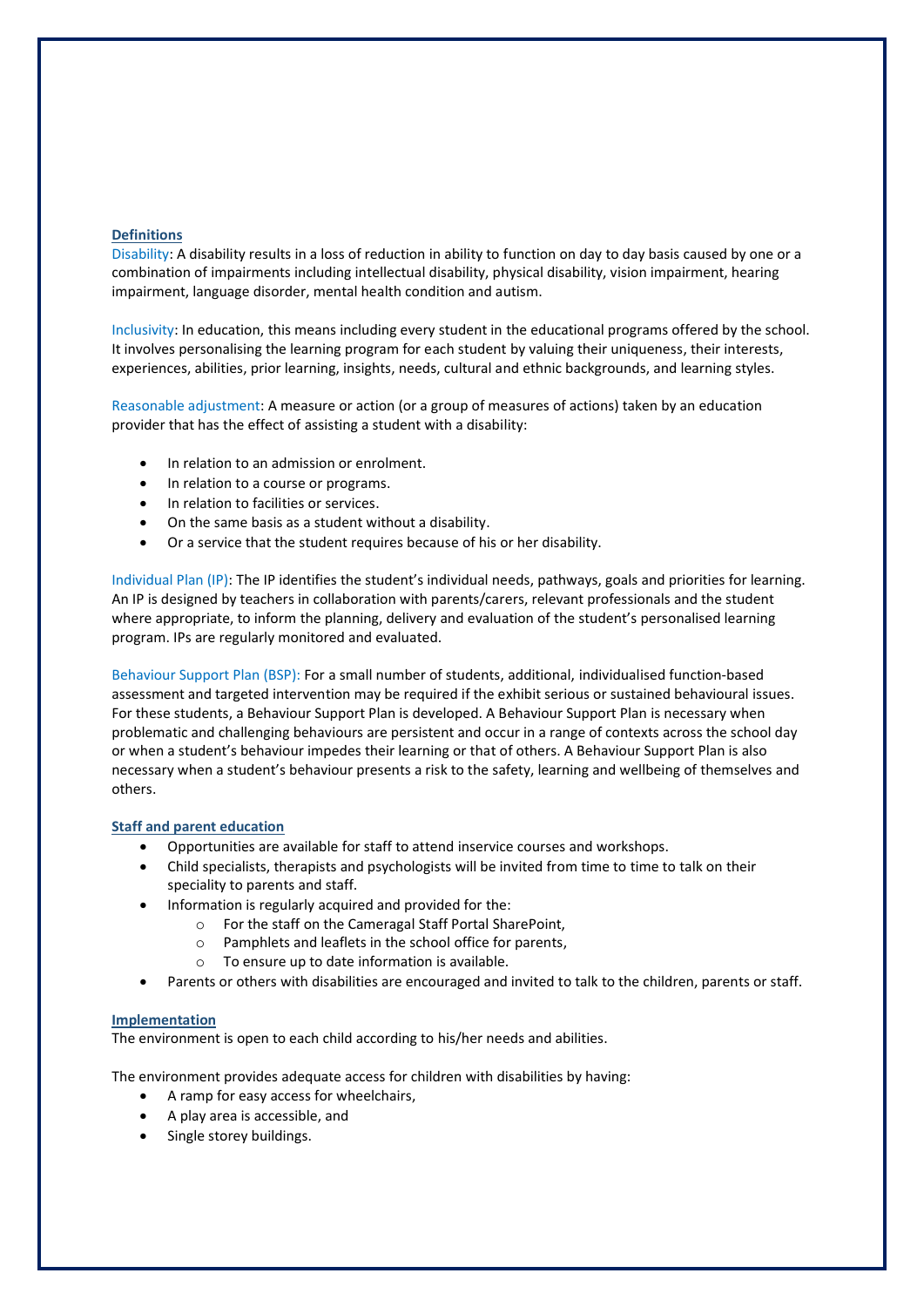Activities provided should be designed to provide the greatest success to the child.

A list of recommended specialists and their contact numbers and addresses is maintained to assist the parents with access to suitable help for their child's needs.

Communication between the parents of children with special needs would need to be maintained more regularly than usual to ensure two-way information to assist the development and learning of the child and providing support for the parents.

Action plans may need to be implemented with specialists and intervention services involved, in addition to the Montessori program, depending on the needs of the child. These would be recorded in addition to the standard record keeping ensuring as many avenues of support for the child are provided.

## **Access**

While every effort is made to accommodate children and parents with disabilities, the School may be unable to care for a child if:

- a) Taking the necessary steps to accommodate a child's special needs with added equipment or services imposes an undue burden on the School or would fundamentally alter the nature of the program facility, and there are no alternative steps can be taken.
- b) Accommodating the child's needs require architectural changes that are not readily achievable.
- c) A particular child's condition poses a direct threat to the health or safety of any children or staff in the program, and there is no reasonable way of eliminating the threat through changes in policies, practices, procedures, equipment or services.
- d) Integrating the child into the program requires changes in policies, practices or procedures that would fundamentally alter the nature of the program, and there is no reasonable alternative.

## **Transition to Primary school**

A transition team, of the pre-primary and primary teachers, are to ensure the transition to primary is made as smoothly as possible.

#### **Nationally Consistent Collection Data for Primary students.**

The Nationally Consistent Collection of Data for school students with a disability provides Australian schools, parents, education authorities and the community with information about the number of students with disability in schools, where they are located and the adjustments they receive.

The national data collection on students with disability reinforces the existing obligations that schools have towards students under the Commonwealth Disability Discrimination Act 1992 and the Disability Standards for Education 2005. It counts the numbers of students who are supported under these obligations based on the professional judgement of teachers and their understanding and knowledge of their students.

Information about the nationally consistent data collection on students with disability, please visit the Australian Government NCCD website: <https://www.nccd.edu.au/>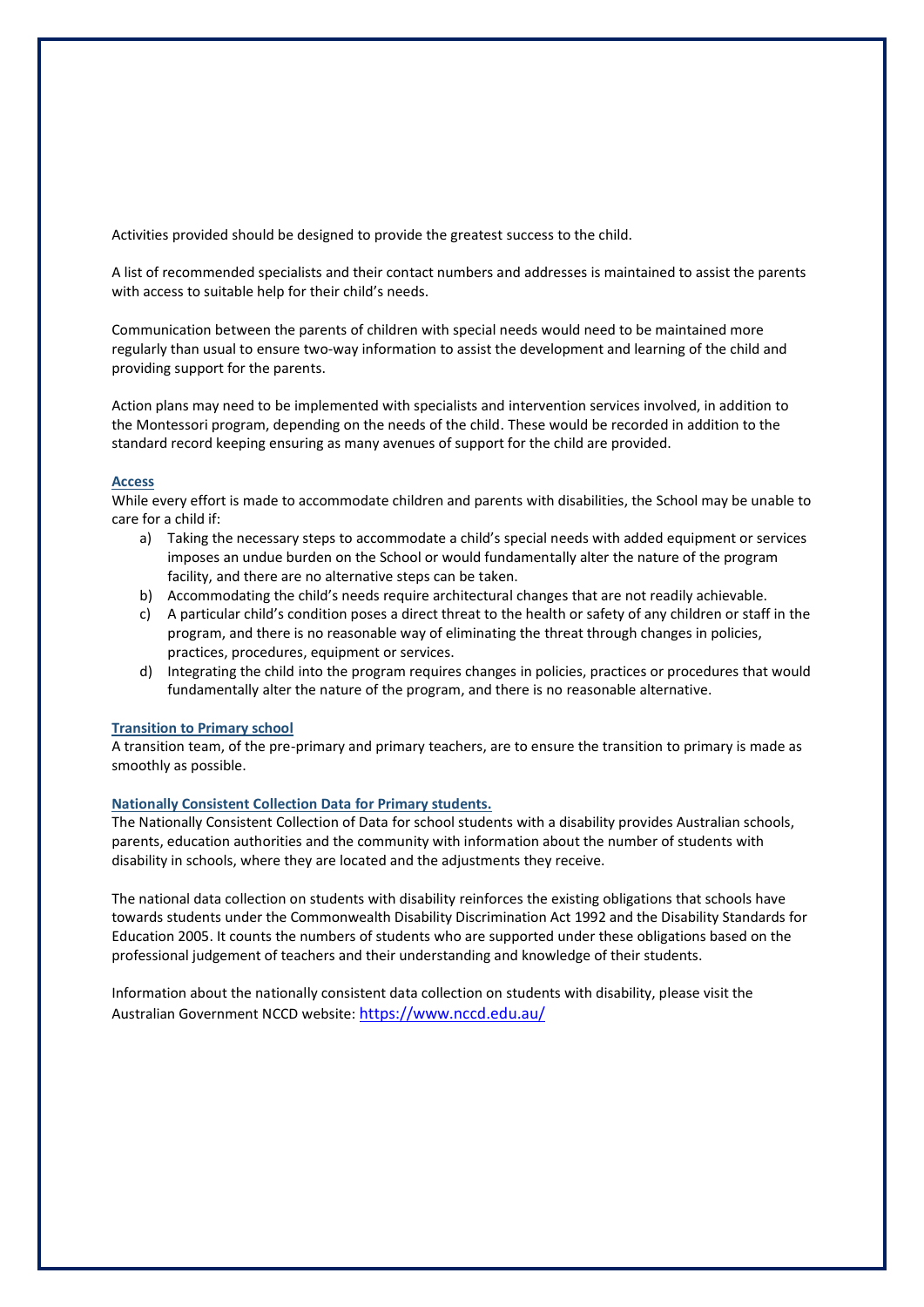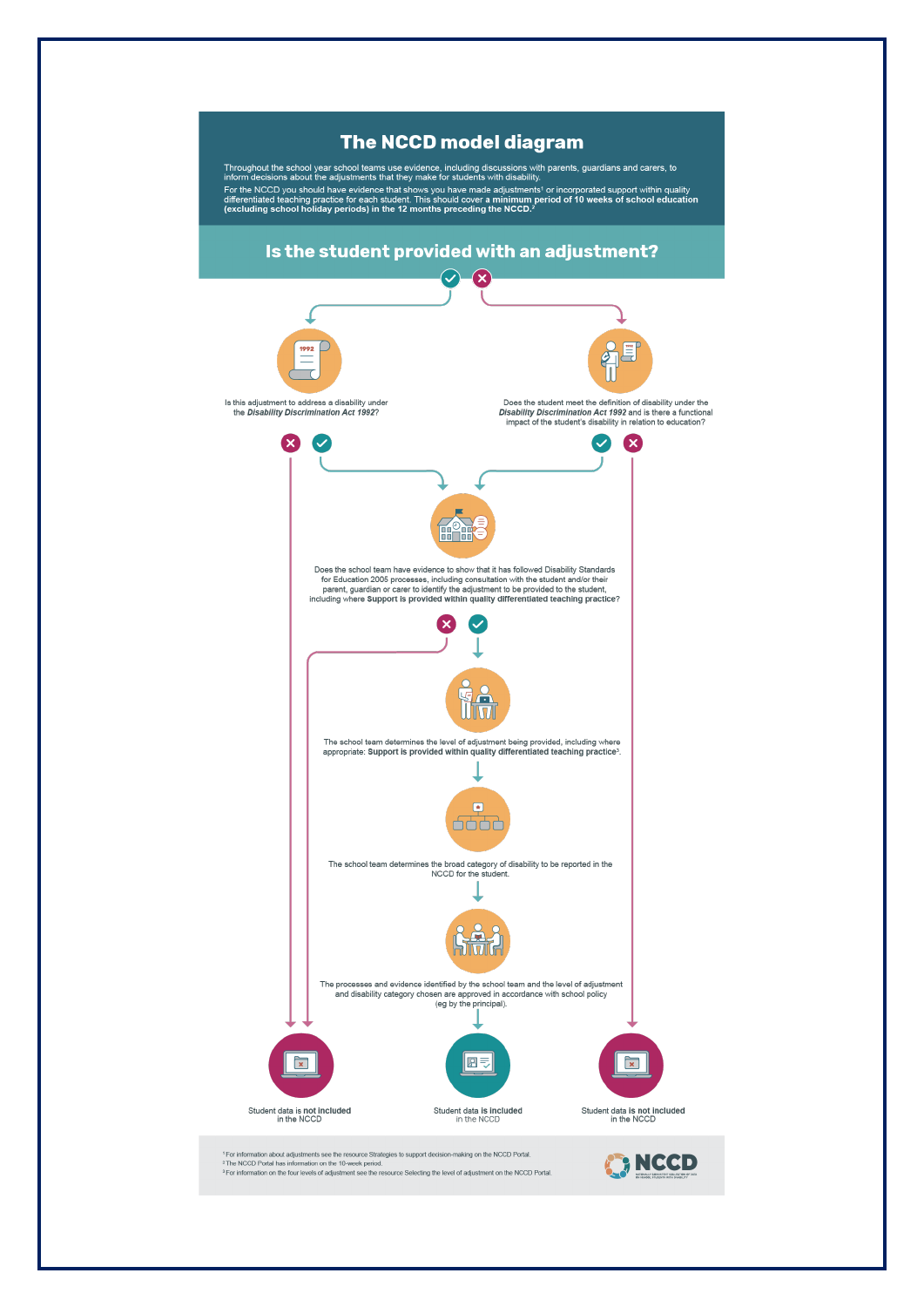#### **Reasonable adjustment policy**

#### **Purpose**

This policy describes how Cameragal Montessori School, will approach the enrolment of students and employment of staff with a disability. This, in turn, demonstrates a commitment to providing equitable opportunities for people with disabilities. This creates infrastructure, in terms of services, policies and general awareness that is necessary to enable people with disabilities to have equal access to and full participation to Cameragal Montessori School.

The purpose of this policy, as far as possible, to eliminate disability discrimination from the processes of supporting students and the recruitment, retention and support of staff.

## **Aims**

To provide and maintain a safe and accessible environment for all staff, children, their families and visitors to the school and reduce the risk of injury or illness in accordance with the WH&S Act 2000.

To provide continued access to the learning environment for enrolled or prospective students who have temporary or permanent disabilities.

#### **Definitions**

Disability: for the purposes of this policy, the definition of disability is that used by relevant anti-discrimination legislation. The full definitions are in the Disability Discrimination Act 1992 (DDA).

Disability is very broadly defined in the legislation and covers physical, sensory, intellectual, psychiatric, neurological and learning disability. It also includes physical disfigurement as well as serious illness. A disability may be temporary or permanent, total or partial, lifelong or acquired.

Reasonable adjustment: refers to the administrative, environmental or procedural alterations that are required to enable a person with a disability to learn effectively and on the same basis as other student peers without a disability.

On the same basis: a person with a disability is treated **on the same basis** as a student peer without a disability if the person has opportunities and choices in admission, enrolment and participation that are comparable with those offered to other students without disabilities. The provider makes any decisions (e.g. concerning admission) on the basis that reasonable adjustments could be provided.

An adjustment is a measure or action taken to assist a student with a disability to participate in education and training on the same basis as other students. An adjustment is reasonable if it does this while considering the student's learning needs and balancing the interests of all parties affected, including those of the student with the disability, the education provider, staff and other students. (Disability Standards for Education 2005).

## **The application of reasonable adjustments**

Reasonable adjustments are changes introduced into the reasonable process to ensure programs are accessible to the student who has the disability. Reasonable adjustments may be required in situations where a student has:

- An injury or illness of a temporary or permanent nature; or
- An acquired condition or disability, whether temporary or permanent; or
- An established condition or disability.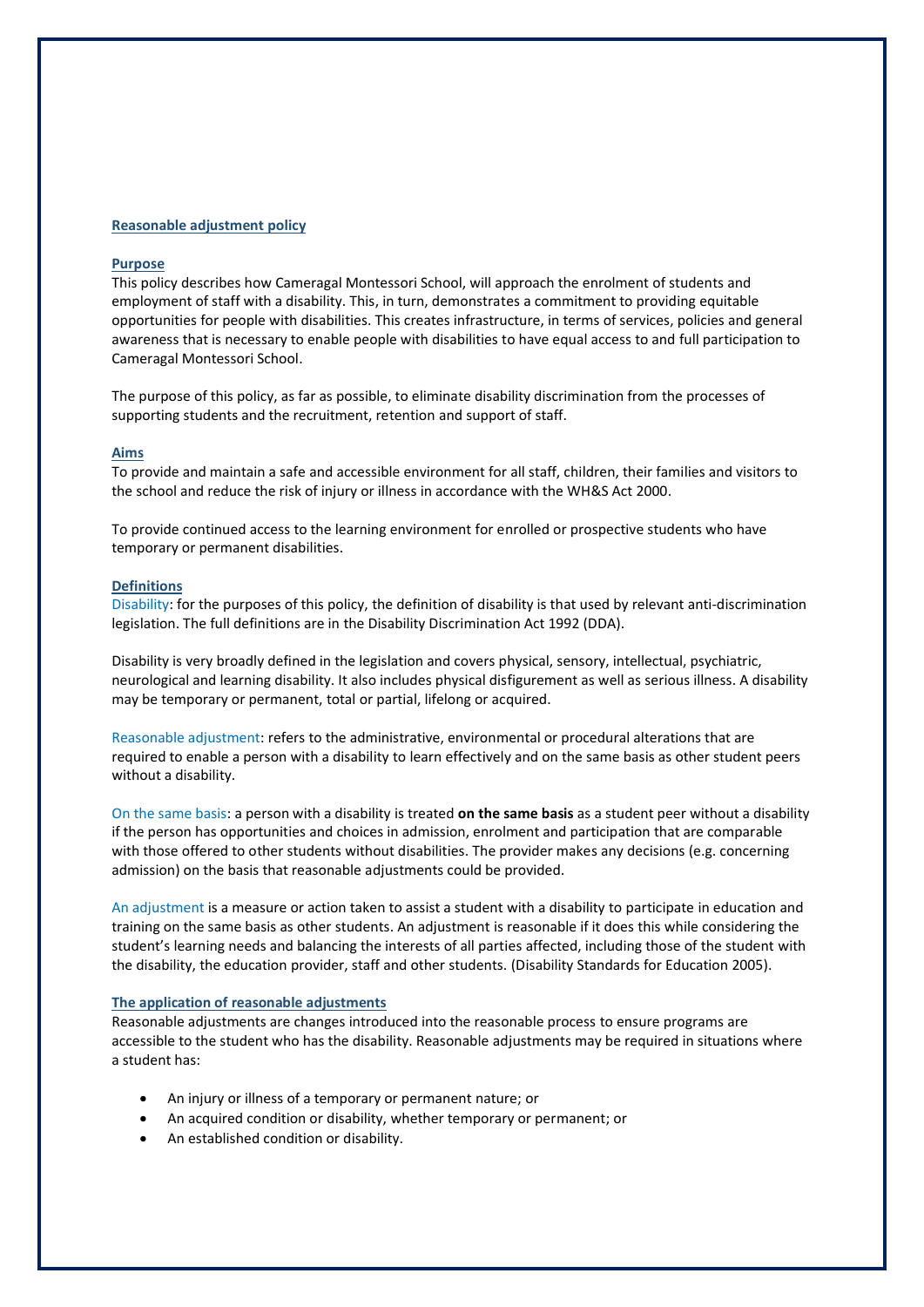The procedures described in this document apply to the management of reasonable adjustments for all these categories.

The requirement to provide adjustment for people with a disability applies to all areas and phases of learning and working, including:

- Admission and enrolment,
- Access to learning materials,
- Attendance in class,
- Assessment including examinations,
- Professional placements.

The School will endeavour to meet the needs of students through inclusive and flexible teaching practices; examples of the types of adjustments that may need to be provided include:

- Providing information in accessible formats,
- Reasonable adjustment to curriculum content,
- Reasonable adjustment to mode of delivery,
- Reasonable adjustment to assessment procedures,
- Modifications to equipment, purchasing or loaning specialised equipment or software.
- Modifications to property.

Any adjustments will be provided in a timely and sensitive manner, protecting the privacy and the dignity of the student at all times.

Adjustments may be permanent or temporary depending on the nature of the disability and the needs of the individual. The level and nature of the adjustment may also change over time. However, it may not be necessary for a student to repeat the processes of seeking the same adjustments for an ongoing condition, for example the format of learning materials or examination conditions.

At all times the staff responsible for administering the adjustment will respect the privacy of the student. Information about the student's disability will only be sought insofar as it relates to the request for adjustment.

Information about the disability will only be disclosed to relevant Cameragal staff to enable reasonable adjustments to accommodate a student's disability. Information will not be supplied to any person or organisation outside the School except where it may be legally required to do so.

#### **Assessment needs**

In assessing the student's need for reasonable adjustment, the Principal and class teacher and any other relevant staff members will consult with the parents and student on the following:

- The nature, severity and duration of the disability, injury or illness;
- The functional limitations placed on the student by the disability or condition;
- Whether the disability or condition is likely to change over time and reasonable adjustments may require review;
- What specific adjustments, if any, have been suggested by the student;
- Information provided by or on behalf of the student about how the disability affects the student's ability to participate; and
- Whether further specialist evaluation is required to identify and implement appropriate adjustments.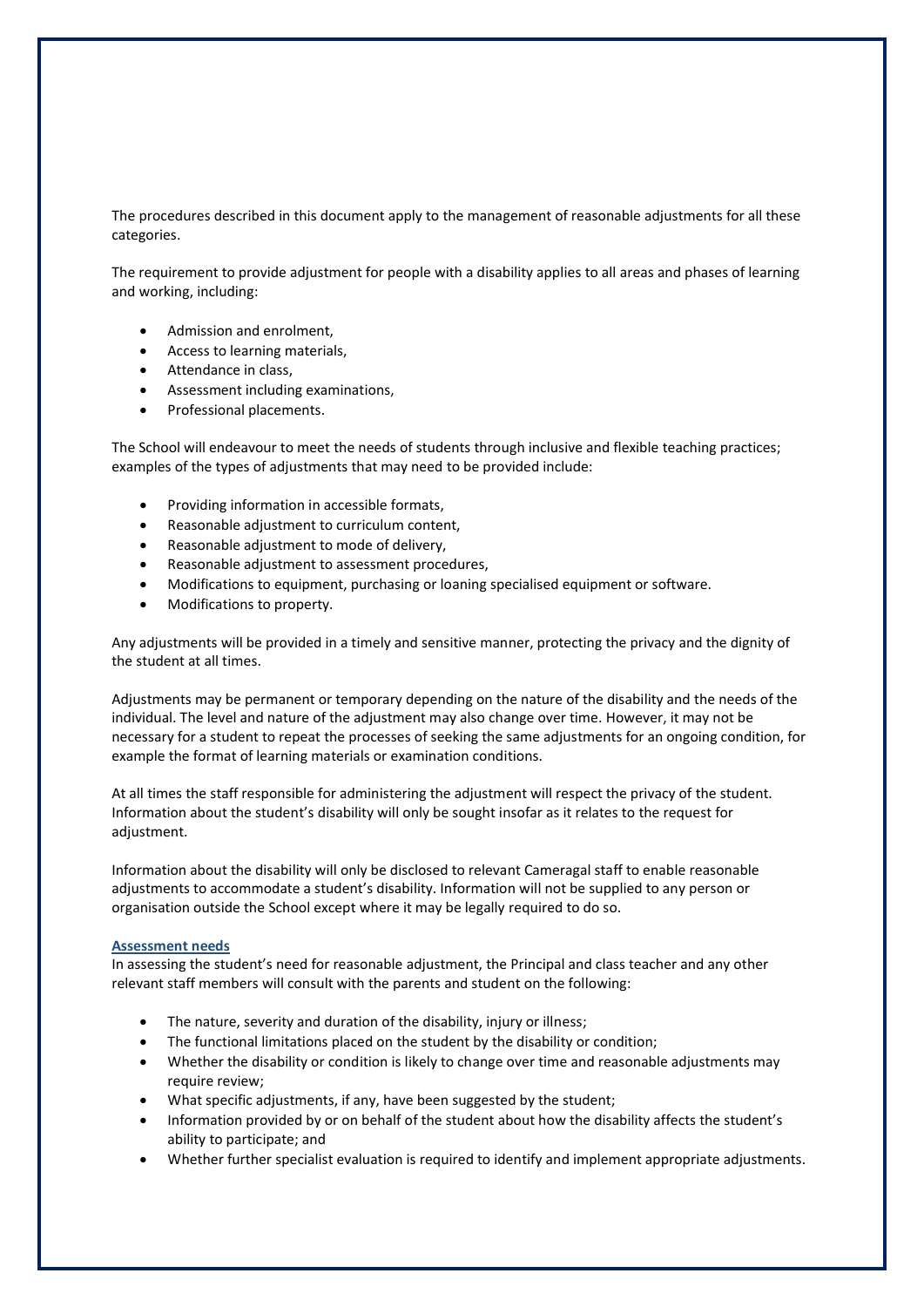The adjustment will be determined using the following factors:

- The student's disability;
- The views of the student or the student's parent or carer;
- The effect of the adjustment on the student, including the effect on the student's:
	- o Ability to achieve learning outcomes; and
	- o Ability to participate in courses or programs; and
	- o Independence.
- The effect of the proposed adjustment on anyone else affected, including the School, staff and other students and;
- The costs and benefits of making the adjustment.

# **Funding**

The Principal is responsible for higher learning funding applications and overseeing the NCCD submission annually.

- Preschool application Higher Learning Needs Funding, NSW Department of Education, ECCMS
- Primary annual Census On the Internet NCCD data submission, Australian Government, Schools Hub

# **Monitoring and review**

Monitoring of and further adjustments will be determined according to the needs of the individual child.

An Individual Plan or Behaviour Support Plan will be reviewed bi-annually or as required.

## **Appeals**

Where a concern is raised about the reasonableness of an adjustment, the matter can be referred informally to the Principal.

Formal complaints may be made to the Principal and will be dealt with in accordance with our *Complaints Policy*.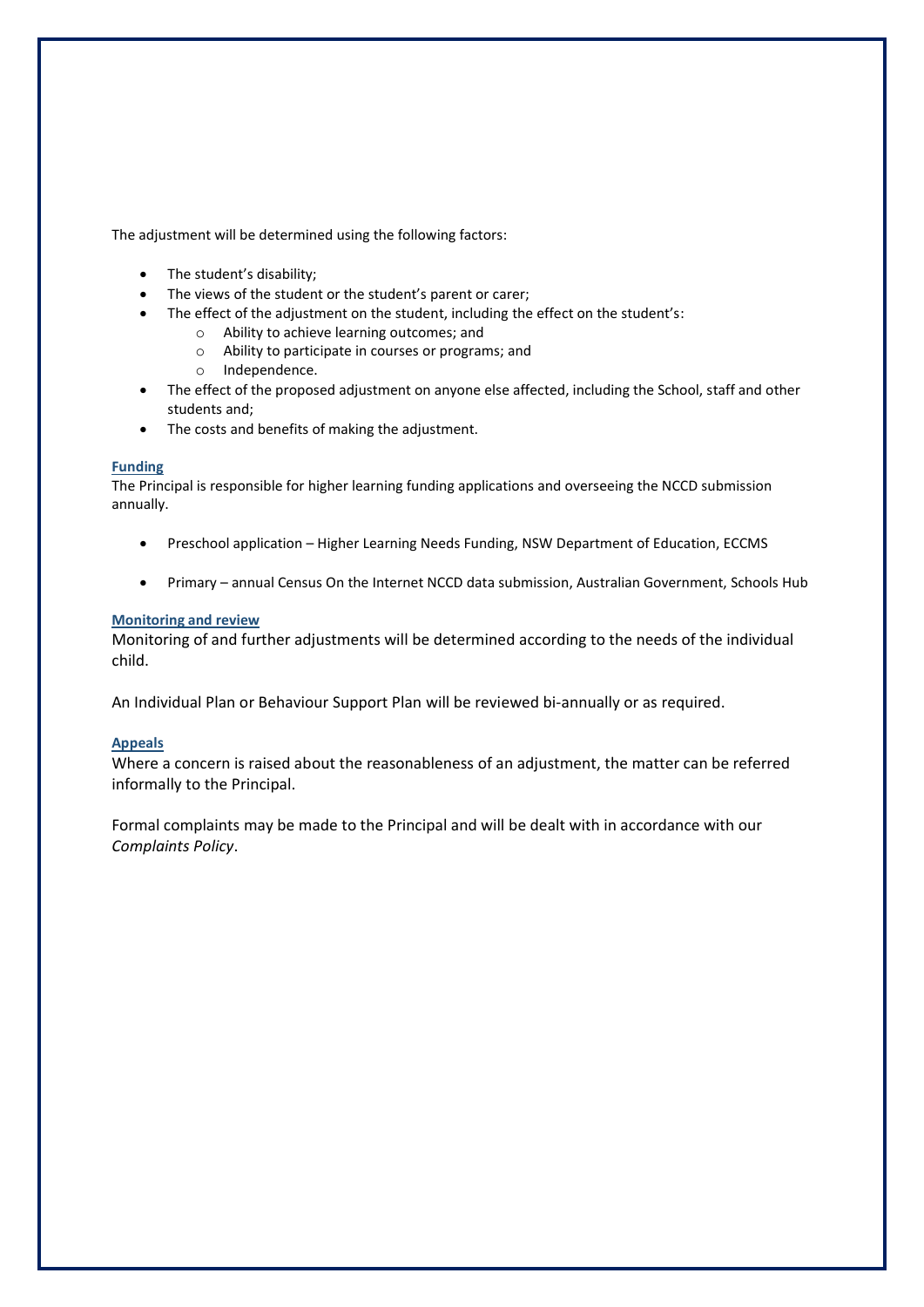## **Additional Needs procedure**

Children with additional needs require support by using specialised strategies catering to their specific needs of circumstances. When planning for children with additional needs, educators are required to focus on their abilities and interests.

It is essential that the program is flexible and allows children to engage in ways that are meaningful for them. Our School wants children to develop to the best of their ability. We aim to promote and encourage this by:

- Gathering information provided by families and other professionals who are working with the child, including psychologists, early intervention specialists, social workers and speech or occupational therapists.
- Meeting with families to gain information about the strategies that support their child's learning in the home environment.
- Conducting specific observations of the induvial child, which outlines their interests, strengths and needs.
- Acquainting educators with, and share knowledge about, the specific communication needs of each child. This will include verbal and non-verbal communication skills and cues. This may consist of a communication book, verbal daily information exchange, formal and informal meetings etc. Where applicable, this may include things such as sign-language and or learning key words in the child's home language.
- Developing an Individual Education Plan or Behaviour Support Plan with families and support agencies, which are live documents and continuously evaluated by all parties involved.
- Accessing external professional support from organisations such as Life Start and AISNSW.
- The Principal and class teacher work collaboratively to ensure the needs of each child is met throughout their education and care at the School.
- Attending professional development workshops to enhance their understanding of the additional needs and how to meet the child's needs.
- Encouraging families to update the School with information throughout the year, promoting the continuity of learning for each child.
- Working with other schools to help children with additional needs transition. We are open to sharing information about the additional needs of children to promote continuity of learning.
- Remaining positive, unbiased and authentic at all times.